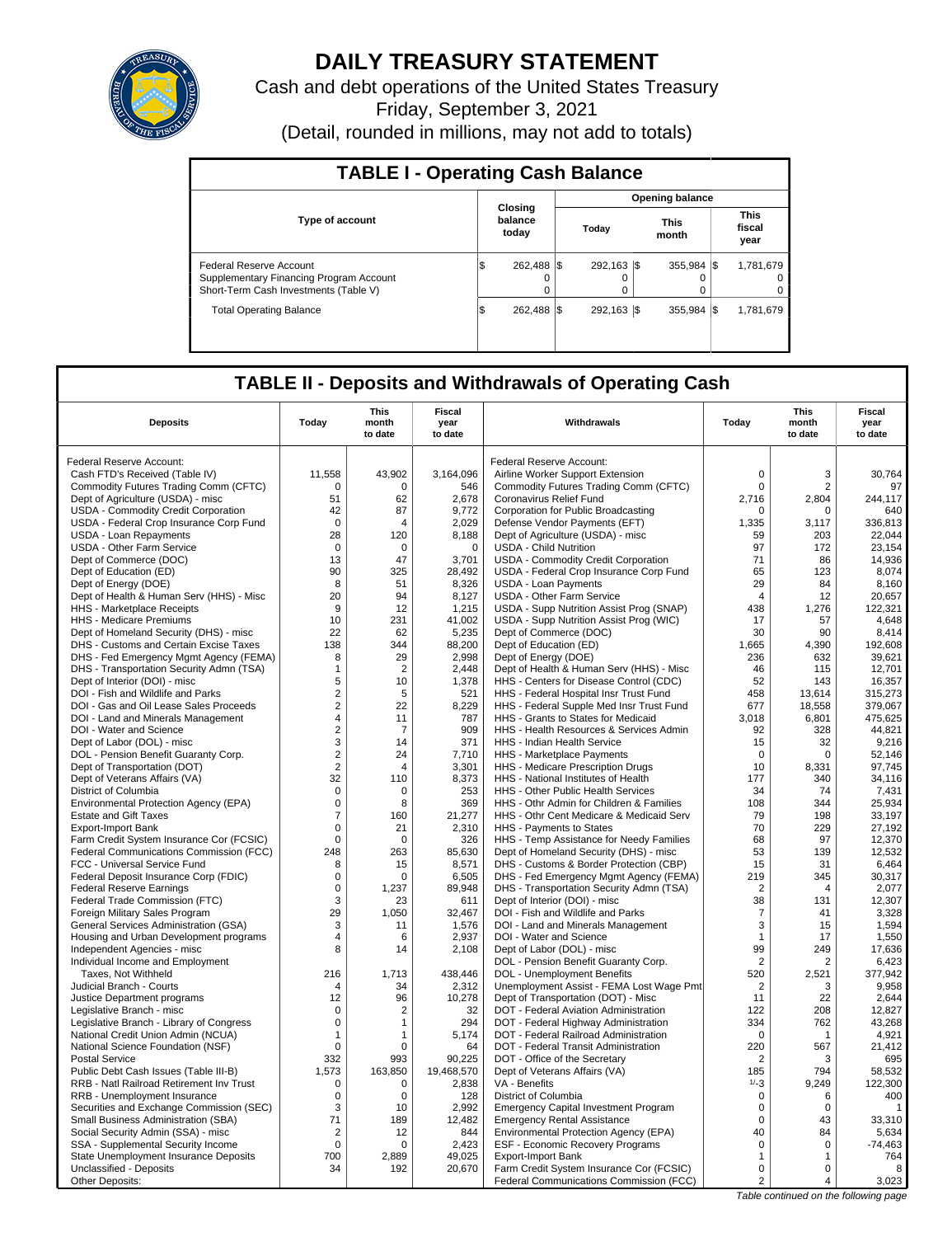| <b>TABLE II cont. - Deposits and Withdrawals of Operating Cash</b>     |                |                          |                           |                                                                             |                    |                          |                                   |  |  |
|------------------------------------------------------------------------|----------------|--------------------------|---------------------------|-----------------------------------------------------------------------------|--------------------|--------------------------|-----------------------------------|--|--|
| <b>Deposits</b>                                                        | Today          | This<br>month<br>to date | Fiscal<br>year<br>to date | <b>Withdrawals</b>                                                          | Today              | This<br>month<br>to date | <b>Fiscal</b><br>year<br>to date  |  |  |
| Federal Housing Admin: Note Sales                                      | 122            | 241                      | 19,883                    | FCC - Universal Service Fund                                                | 19                 | 19                       | 8,004                             |  |  |
| Thrift Savings Plan Transfer                                           | 69             | 320                      | 44,510                    | Federal Deposit Insurance Corp (FDIC)                                       | $\overline{2}$     | 12                       | 850                               |  |  |
|                                                                        |                |                          |                           | Federal Employees Insurance Payments                                        | 463                | 1,094                    | 83,083                            |  |  |
|                                                                        |                |                          |                           | Federal Salaries (EFT)                                                      | 3,987              | 4,696                    | 194,010                           |  |  |
|                                                                        |                |                          |                           | Federal Trade Commission (FTC)                                              | $\Omega$           | $\Omega$                 | 529                               |  |  |
|                                                                        |                |                          |                           | General Services Administration (GSA)                                       | 105                | 793                      | 25,633                            |  |  |
|                                                                        |                |                          |                           | Housing and Urban Development programs                                      | 193                | 3,904                    | 70,199                            |  |  |
|                                                                        |                |                          |                           | Independent Agencies - misc                                                 | 19                 | 45                       | 3,634                             |  |  |
|                                                                        |                |                          |                           | <b>Interest on Treasury Securities</b>                                      | $\mathbf 0$        | 23                       | 285,670                           |  |  |
|                                                                        |                |                          |                           | IRS - Advanced Child Tax Credit (EFT)                                       | $\mathbf 0$        | 6                        | 24,571                            |  |  |
|                                                                        |                |                          |                           | IRS - Economic Impact Payments (EFT)                                        | $\mathbf 0$        | 386                      | 443,067                           |  |  |
|                                                                        |                |                          |                           | IRS Tax Refunds Business (EFT)                                              | 11                 | 51                       | 28,468                            |  |  |
|                                                                        |                |                          |                           | IRS Tax Refunds Individual (EFT)                                            | 113                | 2,013                    | 334,947                           |  |  |
|                                                                        |                |                          |                           | Judicial Branch - Courts                                                    | $\overline{7}$     |                          |                                   |  |  |
|                                                                        |                |                          |                           | Justice Department programs                                                 | 79                 | 15<br>283                | 1,986<br>19,713                   |  |  |
|                                                                        |                |                          |                           |                                                                             | 5                  | 22                       | 1,165                             |  |  |
|                                                                        |                |                          |                           | Legislative Branch - misc                                                   | $\mathbf 0$        | 2                        | 676                               |  |  |
|                                                                        |                |                          |                           | Legislative Branch - Library of Congress<br><b>NASA</b>                     |                    |                          |                                   |  |  |
|                                                                        |                |                          |                           |                                                                             | 146                | 299                      | 18,708                            |  |  |
|                                                                        |                |                          |                           | National Credit Union Admin (NCUA)                                          | $\Omega$           | 3                        | 2,750                             |  |  |
|                                                                        |                |                          |                           | National Science Foundation (NSF)                                           | 22                 | 88                       | 6,403                             |  |  |
|                                                                        |                |                          |                           | Postal Service Money Orders and Other                                       | 159                | 457                      | 39,739                            |  |  |
|                                                                        |                |                          |                           | Public Debt Cash Redemp. (Table III-B)                                      | 1,590              | 164,969                  | 18,052,650                        |  |  |
|                                                                        |                |                          |                           | Railroad Retirement Board (RRB) - misc                                      | $\mathbf 0$        | $\Omega$                 | 46                                |  |  |
|                                                                        |                |                          |                           | RRB - Benefit Payments                                                      | $\overline{1}$     | 1,143                    | 14,030                            |  |  |
|                                                                        |                |                          |                           | Securities and Exchange Commission (SEC)                                    | 10                 | 15                       | 1,141                             |  |  |
|                                                                        |                |                          |                           | Small Business Administration (SBA)                                         | $2/-14$            | 7,060                    | 650.438                           |  |  |
|                                                                        |                |                          |                           | Social Security Admin (SSA) - misc                                          | 11                 | 41                       | 4,301                             |  |  |
|                                                                        |                |                          |                           | <b>SSA - Benefits Payments</b>                                              | 21,582             | 21,868                   | 937,647                           |  |  |
|                                                                        |                |                          |                           | SSA - Supplemental Security Income                                          | 8                  | 4,433                    | 54,645                            |  |  |
|                                                                        |                |                          |                           | <b>Transportation Services</b><br>Other Withdrawals:                        | $3/-1$             | 99                       | 1,236                             |  |  |
|                                                                        |                |                          |                           | Agency for Internat'l Development                                           | 65                 | 171                      | 20,217                            |  |  |
|                                                                        |                |                          |                           | Thrift Savings Plan Transfer                                                | 1,672              | 2,129                    | 73,732                            |  |  |
|                                                                        |                |                          |                           | Unclassified                                                                | 1,380              | 3,727                    | 317,861                           |  |  |
| <b>Total Other Deposits</b><br>Change in Balance of Uncollected        | 191            | 533                      | 77,956                    | Total, Other Withdrawals                                                    | 3,117              | 21,056                   | 719,858                           |  |  |
| Funds                                                                  | 0              | $\mathbf 0$              | 0                         |                                                                             |                    |                          |                                   |  |  |
| <b>Transfers from Depositaries</b>                                     | 0              | 0                        | 0                         | <b>Transfers to Depositaries</b>                                            | 0                  | 0                        | 0                                 |  |  |
|                                                                        |                |                          |                           |                                                                             |                    |                          |                                   |  |  |
| <b>Total Federal Reserve Account</b>                                   | 15,499         | 218,900                  | 23,848,274                | <b>Total Federal Reserve Account</b>                                        | 45,173             | 312,396                  | 25,367,464                        |  |  |
| Short-Term Cash Investments:<br>Transfers from Federal Reserve Account |                |                          |                           | Short-Term Cash Investments:<br><b>Transfers to Federal Reserve Account</b> |                    |                          |                                   |  |  |
| (Table V)                                                              | $\Omega$       | $\Omega$                 | 0                         | (Table V)                                                                   | $\Omega$           |                          |                                   |  |  |
| Total Deposits (excluding transfers)                                   | 15,499 \$<br>S |                          | 218,900 \$ 23,848,274     | Total Withdrawals (excluding transfers)                                     | 45,173 \$<br>S     |                          | 312,396 \$25,367,464              |  |  |
|                                                                        |                |                          |                           | Net Change in Operating Cash Balance                                        | \$<br>$-29,675$ \$ |                          | $-93,496$ $\vert$ \$ $-1,519,191$ |  |  |

|                                                                                                                                                                                                                                                                                                                    |                               |                                               |  |                                                              |                                                                                                                                                                                            |  |                               |  |                                 |     | See Footnote              |
|--------------------------------------------------------------------------------------------------------------------------------------------------------------------------------------------------------------------------------------------------------------------------------------------------------------------|-------------------------------|-----------------------------------------------|--|--------------------------------------------------------------|--------------------------------------------------------------------------------------------------------------------------------------------------------------------------------------------|--|-------------------------------|--|---------------------------------|-----|---------------------------|
| <b>TABLE III-A - Public Debt Transactions</b>                                                                                                                                                                                                                                                                      |                               |                                               |  |                                                              |                                                                                                                                                                                            |  |                               |  |                                 |     |                           |
| <b>Issues</b>                                                                                                                                                                                                                                                                                                      | Today                         | <b>This</b><br>month<br>to date               |  | Fiscal<br>year<br>to date                                    | <b>Redemptions</b>                                                                                                                                                                         |  | Todav                         |  | <b>This</b><br>month<br>to date |     | Fiscal<br>year<br>to date |
| Marketable:                                                                                                                                                                                                                                                                                                        |                               |                                               |  |                                                              | Marketable:                                                                                                                                                                                |  |                               |  |                                 |     |                           |
| Bills:                                                                                                                                                                                                                                                                                                             |                               |                                               |  |                                                              | <b>Bills</b>                                                                                                                                                                               |  | $\mathbf 0$                   |  | 157,405 \$                      |     | 15,297,336                |
| <b>Regular Series</b>                                                                                                                                                                                                                                                                                              | 0                             | $113,410$ \\$<br>I\$                          |  | 10,002,402                                                   | <b>Notes</b>                                                                                                                                                                               |  |                               |  | 0                               |     | 2,162,836                 |
| <b>Cash Management Series</b>                                                                                                                                                                                                                                                                                      |                               | 45,000                                        |  | 4,305,145                                                    | <b>Bonds</b>                                                                                                                                                                               |  | 0                             |  | O                               |     | 29,649                    |
| <b>Notes</b>                                                                                                                                                                                                                                                                                                       |                               | O                                             |  | 3,997,163                                                    | <b>Federal Financing Bank</b>                                                                                                                                                              |  | $\Omega$                      |  | $\Omega$                        |     | 1,209                     |
| <b>Bonds</b>                                                                                                                                                                                                                                                                                                       |                               | $\Omega$                                      |  | 668,265                                                      |                                                                                                                                                                                            |  |                               |  |                                 |     |                           |
|                                                                                                                                                                                                                                                                                                                    |                               |                                               |  |                                                              |                                                                                                                                                                                            |  |                               |  |                                 |     | 9,783                     |
|                                                                                                                                                                                                                                                                                                                    | O                             | O                                             |  | $\Omega$                                                     |                                                                                                                                                                                            |  |                               |  |                                 |     | 96,342,232                |
|                                                                                                                                                                                                                                                                                                                    |                               |                                               |  |                                                              |                                                                                                                                                                                            |  |                               |  | 0                               |     |                           |
|                                                                                                                                                                                                                                                                                                                    |                               |                                               |  |                                                              |                                                                                                                                                                                            |  |                               |  | 0                               |     | 71,549                    |
|                                                                                                                                                                                                                                                                                                                    |                               |                                               |  |                                                              |                                                                                                                                                                                            |  | 0                             |  | O                               |     | 0                         |
|                                                                                                                                                                                                                                                                                                                    |                               |                                               |  |                                                              | <b>State and Local Series</b>                                                                                                                                                              |  |                               |  | 2,463                           |     | 96,811                    |
|                                                                                                                                                                                                                                                                                                                    |                               |                                               |  |                                                              | Other                                                                                                                                                                                      |  | 1,543                         |  | 4,953                           |     | 384,685                   |
|                                                                                                                                                                                                                                                                                                                    |                               |                                               |  |                                                              |                                                                                                                                                                                            |  |                               |  |                                 |     |                           |
|                                                                                                                                                                                                                                                                                                                    |                               |                                               |  |                                                              |                                                                                                                                                                                            |  |                               |  |                                 |     |                           |
|                                                                                                                                                                                                                                                                                                                    |                               |                                               |  |                                                              |                                                                                                                                                                                            |  |                               |  |                                 |     |                           |
|                                                                                                                                                                                                                                                                                                                    |                               |                                               |  |                                                              |                                                                                                                                                                                            |  |                               |  |                                 |     | 114,396,090               |
|                                                                                                                                                                                                                                                                                                                    |                               |                                               |  |                                                              |                                                                                                                                                                                            |  |                               |  |                                 |     |                           |
| <b>Total Issues</b>                                                                                                                                                                                                                                                                                                | $212,212$ \$                  | 780,369 \$                                    |  | 115,878,004                                                  | Net Change in Public Debt Outstanding                                                                                                                                                      |  | $-12$ \$                      |  | $-13$ $\sqrt{3}$                |     | 1,481,913                 |
| Inflation-Protected Securities Increment<br><b>Federal Financing Bank</b><br>Nonmarketable:<br>United States Savings Securities:<br>Cash Issue Price<br>Interest Increment<br><b>Government Account Series</b><br>Hope Bonds<br>Domestic Series<br><b>Foreign Series</b><br><b>State and Local Series</b><br>Other | 261<br>210,377<br>33<br>1,535 | 1,007<br>15<br>305<br>615,183<br>441<br>5,007 |  | 77,314<br>1,376<br>3,922<br>96,319,373<br>117,745<br>385,277 | Nonmarketable:<br><b>United States Savings Securities</b><br><b>Government Account Series</b><br>Hope Bonds<br><b>Domestic Series</b><br><b>Foreign Series</b><br><b>Total Redemptions</b> |  | 42<br>210,635<br>$212,224$ \$ |  | 148<br>615,413<br>780,381       | 1\$ |                           |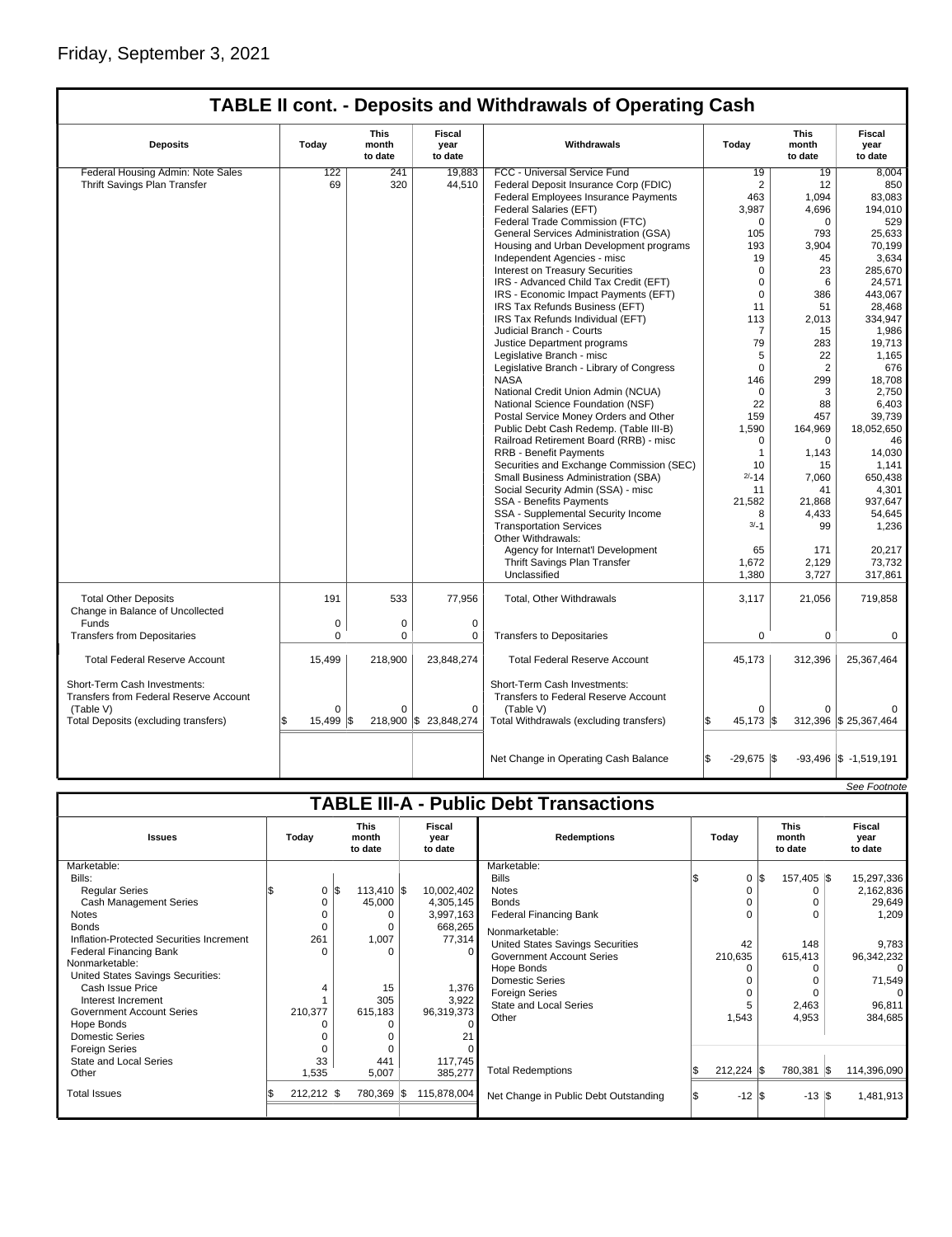| <b>TABLE III-B - Adjustment of Public Debt</b><br><b>Transactions to Cash Basis</b> |                                                                  |            |                                                              |                                                                            |  |  |  |  |                                 |                           |
|-------------------------------------------------------------------------------------|------------------------------------------------------------------|------------|--------------------------------------------------------------|----------------------------------------------------------------------------|--|--|--|--|---------------------------------|---------------------------|
| Today                                                                               |                                                                  |            |                                                              |                                                                            |  |  |  |  | <b>This</b><br>month<br>to date | Fiscal<br>year<br>to date |
| l\$                                                                                 | 212.212<br>O<br>$\Omega$<br>$\Omega$<br>O<br>210,377<br>O<br>261 |            | 780,369<br>0<br>23<br>0<br>O<br>615,183<br>0<br>305<br>1,007 | \$15,878,004<br>22,224<br>2,723<br>29,890<br>96,319,373<br>3,922<br>75,750 |  |  |  |  |                                 |                           |
| \$<br>l\$                                                                           | 1,573<br>212,224<br>O<br>0<br>O<br>210,635<br>O                  | Ι\$<br>l\$ | 163,850<br>780,381<br>0<br>O<br>O<br>615,413<br>O            | \$19,468,570<br>\$14,396,090<br>1,209<br>96,342,232<br>\$18,052,650        |  |  |  |  |                                 |                           |
|                                                                                     | \$                                                               | 1,590      | I\$<br>S.                                                    | 164,969                                                                    |  |  |  |  |                                 |                           |

| <b>TABLE III-C - Debt Subject to Limit</b>                                        |                             |                                                           |                           |                           |  |  |  |  |  |
|-----------------------------------------------------------------------------------|-----------------------------|-----------------------------------------------------------|---------------------------|---------------------------|--|--|--|--|--|
|                                                                                   | Closing                     |                                                           | Opening balance           |                           |  |  |  |  |  |
| <b>Balance Transactions</b>                                                       | balance<br>todav            | Today                                                     | <b>This</b><br>month      | Fiscal<br>year            |  |  |  |  |  |
| Debt Held by the Public<br>Intragovernmental Holdings<br><b>Total Public Debt</b> | \$22,290,289<br>6,137,016   | \$22,282,259<br>6,145,058                                 | \$22,254,544<br>6,172,774 | \$21,018,952<br>5,926,439 |  |  |  |  |  |
| Outstanding<br>Less: Debt Not<br>Subject to Limit:                                | 28,427,305                  | 28,427,316                                                | 28,427,317                | 26,945,391                |  |  |  |  |  |
| Other Debt                                                                        | 478                         | 478                                                       | 478                       | 478                       |  |  |  |  |  |
| <b>Unamortized Discount</b>                                                       | 19,336                      | 19,348                                                    | 19,348                    | 17,271                    |  |  |  |  |  |
| <b>Federal Financing Bank</b>                                                     | 6,053                       | 6,053                                                     | 6,053                     | 7,262                     |  |  |  |  |  |
| Hope Bonds                                                                        | n                           | n                                                         | n                         | n                         |  |  |  |  |  |
| Plus: Other Debt Subject to Limit<br>Guaranteed Debt of                           |                             |                                                           |                           |                           |  |  |  |  |  |
| Government Agencies                                                               | $\Omega$                    | 0                                                         | 0                         | 0                         |  |  |  |  |  |
| <b>Total Public Debt</b>                                                          |                             |                                                           |                           |                           |  |  |  |  |  |
| Subject to Limit                                                                  |                             | \$28,401,438   \$28,401,438   \$28,401,438   \$26,920,380 |                           |                           |  |  |  |  |  |
| <b>Statutory Debt Limit</b>                                                       | $$28,401,463$ $$28,401,463$ |                                                           | \$28,401,463              | SUSP-1                    |  |  |  |  |  |
|                                                                                   |                             |                                                           |                           |                           |  |  |  |  |  |

See Footnote

| <b>TABLE IV - Federal Tax Deposits</b>                                                                                                                                                                                                 |    |                                                  |                                 |                                                |     |                                                                      |  |  |  |
|----------------------------------------------------------------------------------------------------------------------------------------------------------------------------------------------------------------------------------------|----|--------------------------------------------------|---------------------------------|------------------------------------------------|-----|----------------------------------------------------------------------|--|--|--|
| Classification                                                                                                                                                                                                                         |    | Today                                            | <b>This</b><br>month<br>to date |                                                |     | Fiscal<br>year<br>to date                                            |  |  |  |
| Withheld Income and Employment Taxes<br>Individual Income Taxes<br><b>Railroad Retirement Taxes</b><br>Excise Taxes<br><b>Corporation Income Taxes</b><br><b>Federal Unemployment Taxes</b><br>Estate and Gift Taxes & Misc IRS Rcpts. | \$ | $13,434$ \$<br>543<br>35<br>22<br>323<br>2<br>11 |                                 | 45,706<br>1,557<br>52<br>130<br>601<br>5<br>20 | l\$ | 2,543,561<br>335,463<br>4,915<br>67,041<br>310,443<br>6,359<br>4,558 |  |  |  |
| Total                                                                                                                                                                                                                                  | \$ | 14,369                                           | 1\$                             | 48,070                                         | 1\$ | 3,272,340                                                            |  |  |  |
| Cash Federal Tax Deposits:<br>Direct<br><b>Through Depositaries</b>                                                                                                                                                                    | \$ | 24<br>11,533                                     | l\$                             | 125<br>43,777                                  | l\$ | 28,586<br>3,135,510                                                  |  |  |  |
| <b>Total Cash FTD's</b>                                                                                                                                                                                                                | \$ | 11,558                                           | l\$                             | 43,902                                         | l\$ | 3,164,096                                                            |  |  |  |
| Inter-agency Transfers                                                                                                                                                                                                                 |    | 2,811                                            |                                 | 4,167                                          |     | 108,244                                                              |  |  |  |
| Total                                                                                                                                                                                                                                  | \$ | 14,369                                           | $\sqrt{3}$                      | 48,070                                         | 1\$ | 3,272,340                                                            |  |  |  |
|                                                                                                                                                                                                                                        |    |                                                  |                                 |                                                |     |                                                                      |  |  |  |

|                                              |  |          |     |                           |          | <i>See Footnote</i> |  |  |  |
|----------------------------------------------|--|----------|-----|---------------------------|----------|---------------------|--|--|--|
| <b>TABLE V - Short-Term Cash Investments</b> |  |          |     |                           |          |                     |  |  |  |
|                                              |  |          |     | <b>Type of Depositary</b> |          |                     |  |  |  |
| <b>Balance Transactions</b>                  |  | А        |     | в                         | c        | Total               |  |  |  |
| Opening Balance Today<br>Deposits:           |  | $\Omega$ | 1\$ | $\Omega$                  | 0<br>I\$ | I\$                 |  |  |  |
| <b>Transfers to Depositaries</b>             |  | O        |     | 0                         | 0        |                     |  |  |  |
| <b>Special Direct Investment</b>             |  | U        |     | 0                         | O        |                     |  |  |  |
| <b>Term Investment</b>                       |  | O        |     | 0                         | 0        |                     |  |  |  |
| Repo Investment                              |  | O        |     | $\Omega$                  | 0        |                     |  |  |  |
| Withdrawals:                                 |  |          |     |                           |          |                     |  |  |  |
| <b>Treasury Initiated</b>                    |  | O        |     | $\Omega$                  | 0        |                     |  |  |  |
| Depositary Initiated                         |  | O        |     | $\Omega$                  | O        |                     |  |  |  |
| <b>Special Direct Investment</b>             |  | O        |     | 0                         | 0        |                     |  |  |  |
| <b>Term Investment</b>                       |  | O        |     | 0                         | 0        |                     |  |  |  |
| Repo Investment                              |  | O        |     | $\Omega$                  | O        |                     |  |  |  |
| Closing Balance Today                        |  | 0        | I\$ | $\Omega$                  | I\$<br>0 | I\$                 |  |  |  |

| <b>TABLE VI - Income Tax Refunds Issued</b> |         |                                 |                           |  |  |  |  |  |  |  |
|---------------------------------------------|---------|---------------------------------|---------------------------|--|--|--|--|--|--|--|
| <b>Classification</b>                       | Today   | <b>This</b><br>month<br>to date | Fiscal<br>year<br>to date |  |  |  |  |  |  |  |
| IRS - Advanced Child Tax Credit (Checks)    | 0<br>13 | 1\$<br>0                        | 6,159<br>13               |  |  |  |  |  |  |  |
| IRS - Advanced Child Tax Credit (EFT)       | 0       | 6                               | 24.571                    |  |  |  |  |  |  |  |
| IRS - Economic Impact Payments (Checks)     | 272     | 276                             | 86,339                    |  |  |  |  |  |  |  |
| IRS - Economic Impact Payments (EFT)        | 0       | 386                             | 443.067                   |  |  |  |  |  |  |  |
| IRS Tax Refunds Business (Checks)           | 61      | 249                             | 63.546                    |  |  |  |  |  |  |  |
| IRS Tax Refunds Business (EFT)              | 11      | 51                              | 28,468                    |  |  |  |  |  |  |  |
| IRS Tax Refunds Individual (Checks)         | 742     | 892                             | 62,822                    |  |  |  |  |  |  |  |
| IRS Tax Refunds Individual (EFT)            | 113     | 2.013                           | 334.947                   |  |  |  |  |  |  |  |

### **Daily Treasury Statement Footnotes:**

#### **General Footnotes and Statements:**

This statement summarizes the United States Treasury's cash and debt operations for the Federal Government. Treasury's operating cash is maintained in an account at the Federal Reserve Bank of New York and in short-term cash investments. Treasury minimized and then suspended its short-term cash investment program beginning in November 2008, but anticipates investing again when market conditions warrant. Major information sources include: Federal Reserve Banks, Treasury Regional Financial Centers, Internal Revenue Service Centers, various electronic systems, and information on the Public Debt. Information is presented on a modified cash basis. Deposits are reflected as received and withdrawals are reflected as processed.SOURCE: Bureau of the Fiscal Service, Department of the Treasury. Note: The Daily Treasury Statement (DTS) is available by 4:00 p.m. the following business day on the Fiscal Service website https://fiscal.treasury.gov/reports-statements/dts/. For more information, call the Cash Reporting Branch at 202-874-9789.

#### **TABLE II – Deposits and Withdrawals of Operating Cash**

1/Reported as a negative amount due to a return/reversal of \$5 million.